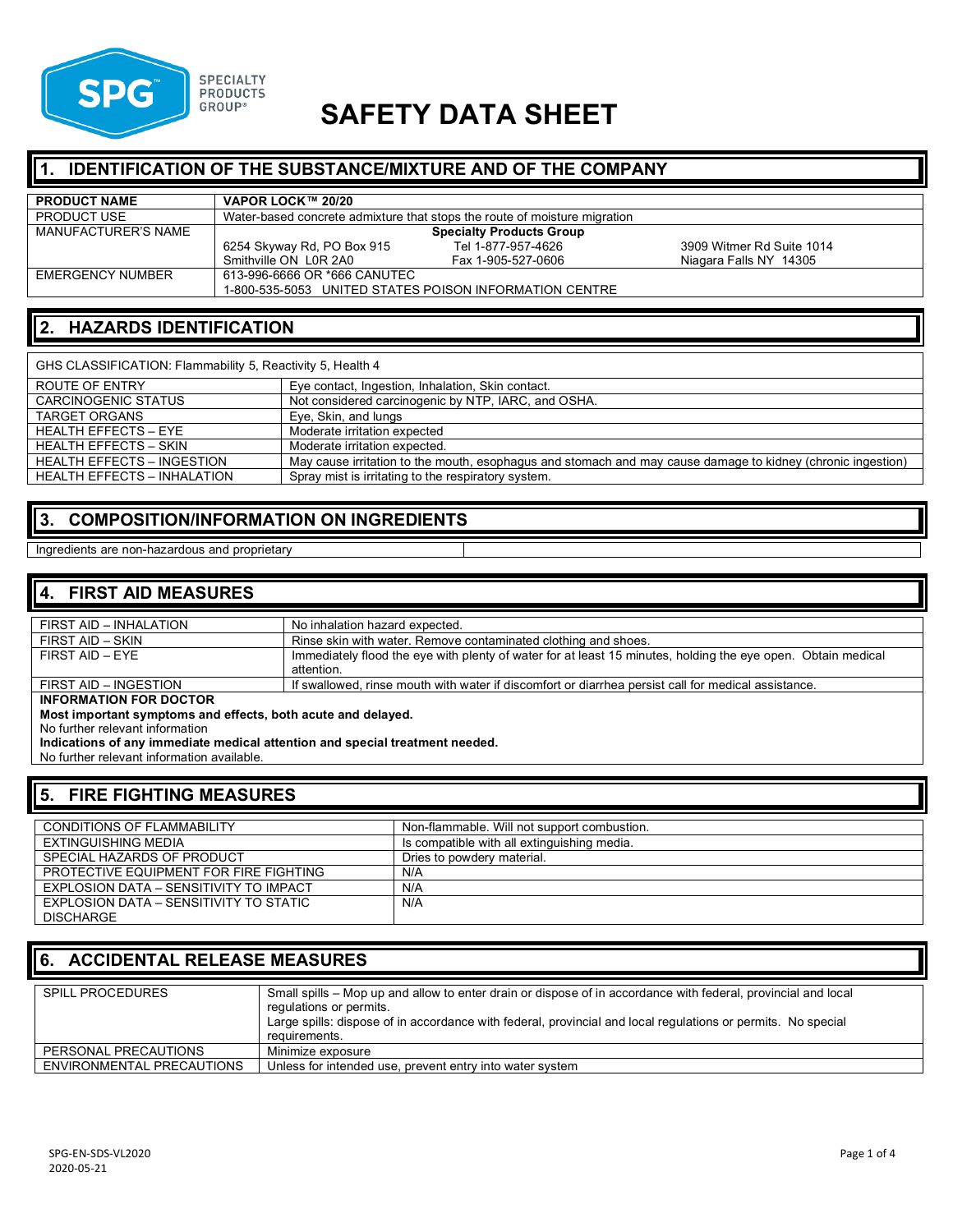# **VAPOR LOCK™ 20/20**

#### **7. HANDLING AND STORAGE**

HANDLING Avoid contact with eyes, skin and clothing. Keep container closed. STORAGE | Keep container closed. Store in plastic containers.

**INFORMATION ABOUT PROTECTION AGAINST EXPLOSION AND FIRE**

Not a fire or explosive hazard

**SPECIFIC END USE(S)** 

No further relevant information available

# **8. EXPOSURE CONTROLS/PERSONAL PROTECTION**

| ENGINEERING CONTROL<br>MEASURES  | Use with adequate ventilation. Keep containers closed. Safety shower and eyewash fountain should be within direct access. |
|----------------------------------|---------------------------------------------------------------------------------------------------------------------------|
| <b>RESPIRATORY</b><br>PROTECTION | None                                                                                                                      |
| <b>HAND PROTECTION</b>           | Wash hands after use                                                                                                      |
| EYE PROTECTION                   | Avoid splashing or spray into eyes                                                                                        |
| BODY PROTECTION                  | Avoid body contact – wash or rinse any sprayed area                                                                       |
| PROTECTION DURING<br>APPLICATION | No special protection required                                                                                            |

#### **9. PHYSICAL AND CHEMICAL PROPERTIES**

| PHYSICAL STATE                        | Liquid          |
|---------------------------------------|-----------------|
| <b>ODOR &amp; APPEARANCE</b>          | Odorless, Clear |
| <b>ODOR THRESHOLD (ppm)</b>           | <b>NA</b>       |
| <b>SPECIFIC GRAVITY</b>               | $1.01 - 1.03$   |
| VAPOR DENSITY (AIR = 1)               | <b>ND</b>       |
| VAPOR PRESSURE at 20°C                | ND.             |
| <b>EVAPORATION RATE</b>               | ND.             |
| <b>BOILING POINT (°C/°F)</b>          | 100°C (212°F)   |
| FREEZING POINT (°C/°F)                | ND.             |
| pH                                    | $10 - 12$       |
| COEFFICIENT OF WATER/OIL DISTRIBUTION | $6.5 - 7.5$     |
| SOLUBILITY IN WATER                   | Miscible        |
| $VOC$ ( $q/L$ )                       |                 |
| FLASH POINT (PMCC) (°C/°F)            | Non-flammable.  |
| UPPER FLAMMABLE LIMIT %VOL            | <b>NA</b>       |
| LOWER FLAMMABLE LIMIT %VOL            | <b>NA</b>       |
| AUTOIGNITION TEMP (°C/°F)             | <b>NA</b>       |

#### **10. STABILITY AND REACTIVITY**

| <b>STABILITY</b>                 | Stable under normal conditions |
|----------------------------------|--------------------------------|
|                                  |                                |
| CONDITIONS TO AVOID              | Do Not Freeze                  |
|                                  |                                |
| MATERIALS TO AVOID               | None                           |
|                                  |                                |
| HAZARDOUS POLYMERIZATION         | Will not occur.                |
| HAZARDOUS DECOMPOSITION PRODUCTS | None                           |
|                                  |                                |

#### **11. TOXICOLOGICAL INFORMATION**

| EFFECTS OF ACUTE EXPOSURE            | Irritation to the eyes and skin is expected. Irritation to mouth, throat, nausea, vomiting, and<br>abdominal pain. On inhalation of liquid will cause irritation to mucous membranes. |
|--------------------------------------|---------------------------------------------------------------------------------------------------------------------------------------------------------------------------------------|
| EFFECTS OF CHRONIC EXPOSURE          | <b>NA</b>                                                                                                                                                                             |
| <b>EXPOSURE LIMITS</b>               | NA                                                                                                                                                                                    |
| <b>IRRITANCY</b>                     | Moderate irritation expected                                                                                                                                                          |
| <b>SENSITIZATION</b>                 | <b>ND</b>                                                                                                                                                                             |
| <b>CARCINOGENICITY</b>               | Not listed as a carcinogen by IARC, NTP or OSHA.                                                                                                                                      |
| REPRODUCTIVE TOXICITY                | <b>ND</b>                                                                                                                                                                             |
| <b>TERATOGENICITY</b>                | <b>ND</b>                                                                                                                                                                             |
| <b>MUTAGENICITY</b>                  | <b>ND</b>                                                                                                                                                                             |
| TOXICOLOGICALLY SYNERGISTIC PRODUCTS | <b>ND</b>                                                                                                                                                                             |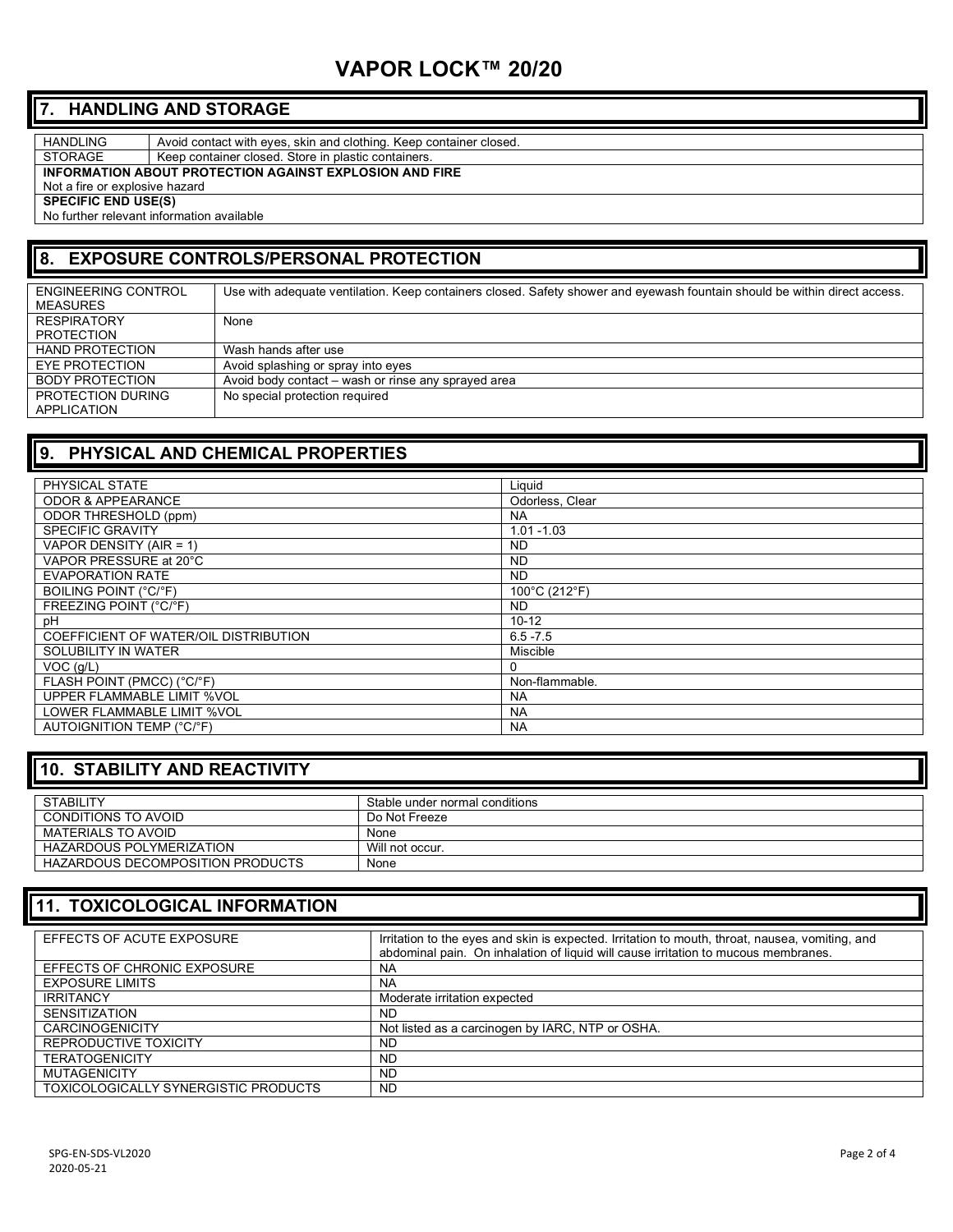# **VAPOR LOCK™ 20/20**

#### **12. ECOLOGICAL INFORMATION**

| <b>MOBILITY</b>           | Completelv miscible with water                    |
|---------------------------|---------------------------------------------------|
| PERSISTENCE/DEGRADABILITY | This product is not persistent in aquatic systems |
| BIO-ACCUMULATION          | Not know to bio-accumulate                        |
| <b>ECOTOXICITY</b>        | None known                                        |

#### **13. DISPOSAL CONSIDERATIONS**

PRODUCT DISPOSAL | Dispose of in accordance with all applicable local and national regulation. No special method required CONTAINER DISPOSAL Labels should not be removed from containers until they have been cleaned. **UNCLEANED PACKAGINGS**

**Recommendation:** No special method required

### **14. TRANSPORTATION INFORMATION**

| <b>CANADA</b>                              | <b>TDG CLASSIFICATION</b>         |
|--------------------------------------------|-----------------------------------|
| <b>HAZARD LABEL</b><br><b>NOT REQUIRED</b> | NOT REGULATED, Keep from freezing |
| <b>EXPORT</b>                              | NOT REGULATED                     |
| DOT CFR 172.101 DATA                       | NOT REGULATED                     |
| UN PROPER SHIPPING NAME                    | <b>NA</b>                         |
| UN CLASS                                   | <b>NA</b>                         |
| UN NUMBER                                  | <b>NA</b>                         |
| UN PACKAGING GROUP                         | <b>NA</b>                         |
| <b>FLASH POINT</b>                         | <b>NA</b>                         |
| <b>HAZARDOUS MATERIAL</b>                  | <b>NA</b>                         |
| <b>HAZARD LABEL</b>                        | <b>NA</b>                         |
| <b>MARINE POLLUTANT</b>                    | <b>NA</b>                         |
| SPECIFIC PRECAUTIONS FOR USER              | <b>NA</b>                         |

#### **15. REGULATORY INFORMATION**

WHMIS CLASSIFICATION: Not regulated

CEPA STATUS (DSL): All of the ingredients of this product are listed on the Domestic Substances List.

This product has been classified in accordance with the hazard criteria of the Controlled Products Regulations (CPR) and the MSDS contains all the information required by CPR.

### **16. OTHER INFORMATION**

|                                                                                                         | HMIS hazard ID:                                              |        | NFPA Hazard ID                                                                                                                                              |
|---------------------------------------------------------------------------------------------------------|--------------------------------------------------------------|--------|-------------------------------------------------------------------------------------------------------------------------------------------------------------|
| $\blacksquare$<br><b>HEALTH</b><br><b>FLAMMABILITY</b><br><b>REACTIVITY</b><br>5<br>PERSONAL PROTECTION | 5-MINIMAL<br>4-SLIGHT<br>3-MODERATE<br>2-SERIOUS<br>1-SEVERE |        | $\boxed{0}$<br>0-MINIMAL<br>REACTIVITY<br>$\mathbf{1}$<br>1-SLIGHT<br>AP 19<br>2-MODERATE<br>3-SERIOUS<br><b>PROTECTIVE</b><br><b>EQUIPMENT</b><br>4-SEVERE |
| <b>KEY</b>                                                                                              |                                                              | NA:    | No applicable information found or available                                                                                                                |
|                                                                                                         |                                                              | CAS#:  | <b>Chemical Abstracts Service Number</b>                                                                                                                    |
|                                                                                                         |                                                              | ACGIH: | American Conference of Governmental Industrial Hygienists                                                                                                   |
|                                                                                                         |                                                              | OSHA:  | Occupational Safety and Health Administration                                                                                                               |
|                                                                                                         |                                                              | TLV:   | <b>Threshold Limit Value</b>                                                                                                                                |
|                                                                                                         |                                                              | PEL:   | Permissible Exposure Limit                                                                                                                                  |
|                                                                                                         |                                                              | STEL:  | Short Term Exposure Limit                                                                                                                                   |
|                                                                                                         |                                                              | NTP:   | National Toxicology Program                                                                                                                                 |
|                                                                                                         |                                                              | IARC:  | International Agency for Research on Cancer                                                                                                                 |
|                                                                                                         |                                                              | R:     | <b>Risk</b>                                                                                                                                                 |
|                                                                                                         |                                                              | $S$ :  | Safety                                                                                                                                                      |
|                                                                                                         |                                                              | LD50:  | Lethal Dose 50%                                                                                                                                             |
|                                                                                                         |                                                              | LC50:  | Lethal Concentration 50%                                                                                                                                    |